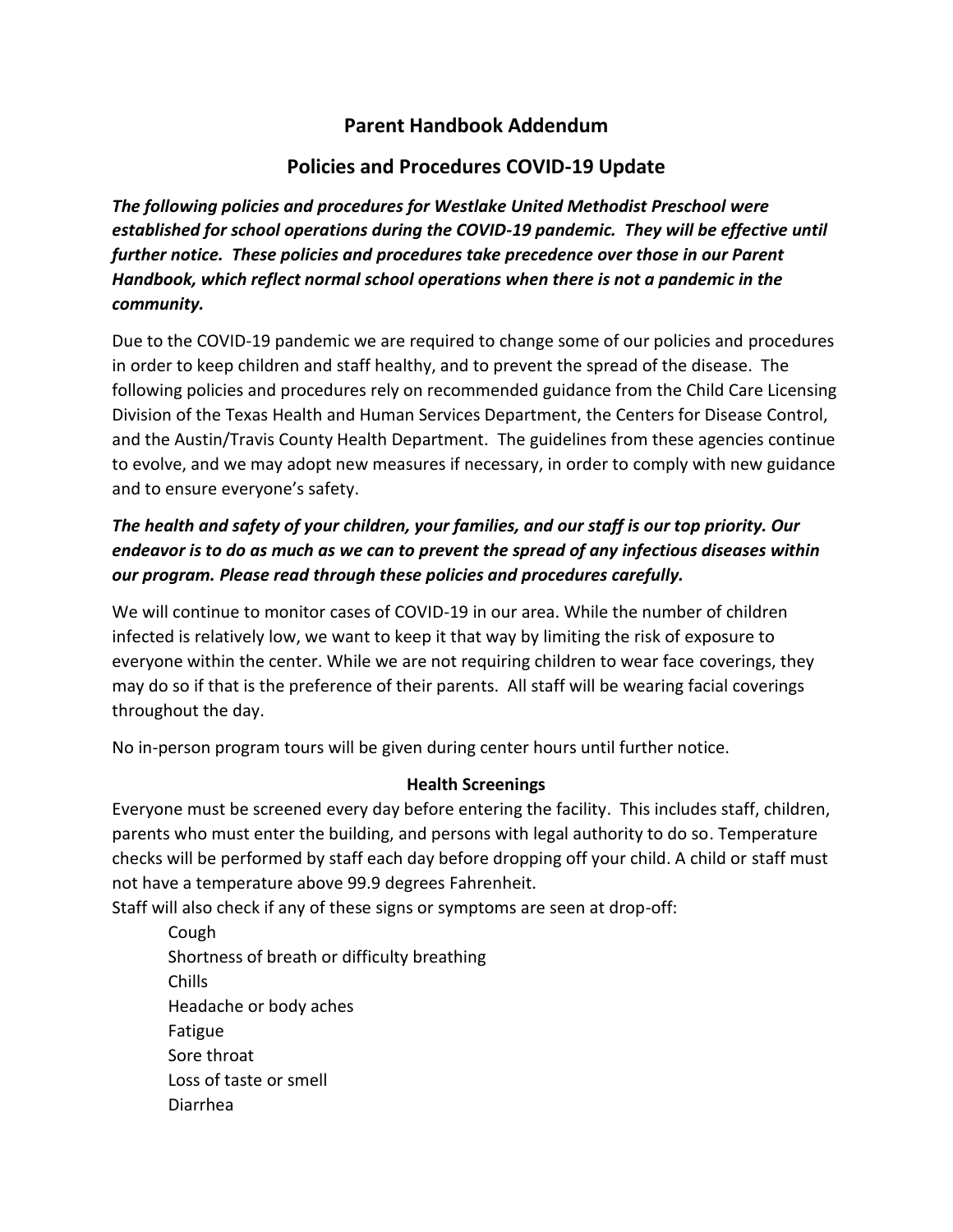Nausea or vomiting

Congestion or runny nose

### Known contact with anyone who has tested positive, or is awaiting test results *Staff and Children will not be allowed entry if fever and/or any of the above symptoms are seen.*

We realize that some of the symptoms of COVID-19 are similar to cold and allergy symptoms. In order to practice an abundance of caution we will ask children to stay home if they are exhibiting two or more of the milder symptoms. Children must stay home if within the last 24 hours they have had a fever, vomiting, or diarrhea.

We will limit access to our facility during school hours to staff, enrolled children, individuals performing emergency repairs, and other persons with legal authority to enter, such as law enforcement officers and Child Care Regulation staff. Parents with children present at the preschool may enter, but only with approval from the Director of the Assistant Director.

## **Sick Children**

Based on a health assessment, WUMP will decide if and when a child needs to be sent home. We will isolate that child in a safe and caring environment until he/she is picked up. Parents should pick up a sick child as quickly as possible, but within no more than 30 minutes of being notified. If your work makes this impossible, please make sure to have another designated person who can pick up your child.

## **Drop-off and Pick-up Procedures**

Based on CDC guidelines we will have to limit accessibility to our school. Drop-off and Pick-up procedures have changed to the following:

- 1. Parents may drop off their children from 8:45 to 9:15AM
- 2. Only one parent of children in the Infants class will be allowed to enter the building with their child. Parents with children of other ages must drop-off outside of the building.
- 3. Parents of children in the Twos, Threes and Pre-k classes will meet WUMP staff at their appointed door
- 4. Each child's temperature will be taken with a no-touch, infrared thermometer before entry. Staff will then escort children to their classrooms.
- 5. Parents will sign a waiver verifying that their child and members of their family are healthy and have not been exposed to COVID-19. WUMP staff will verify this information daily.
- 6. Parents must wear face coverings to drop off children.
- 7. Parents must practice social distancing while at our facility.
- 8. Hand sanitizer/hand washing will be performed immediately upon entering the classrooms.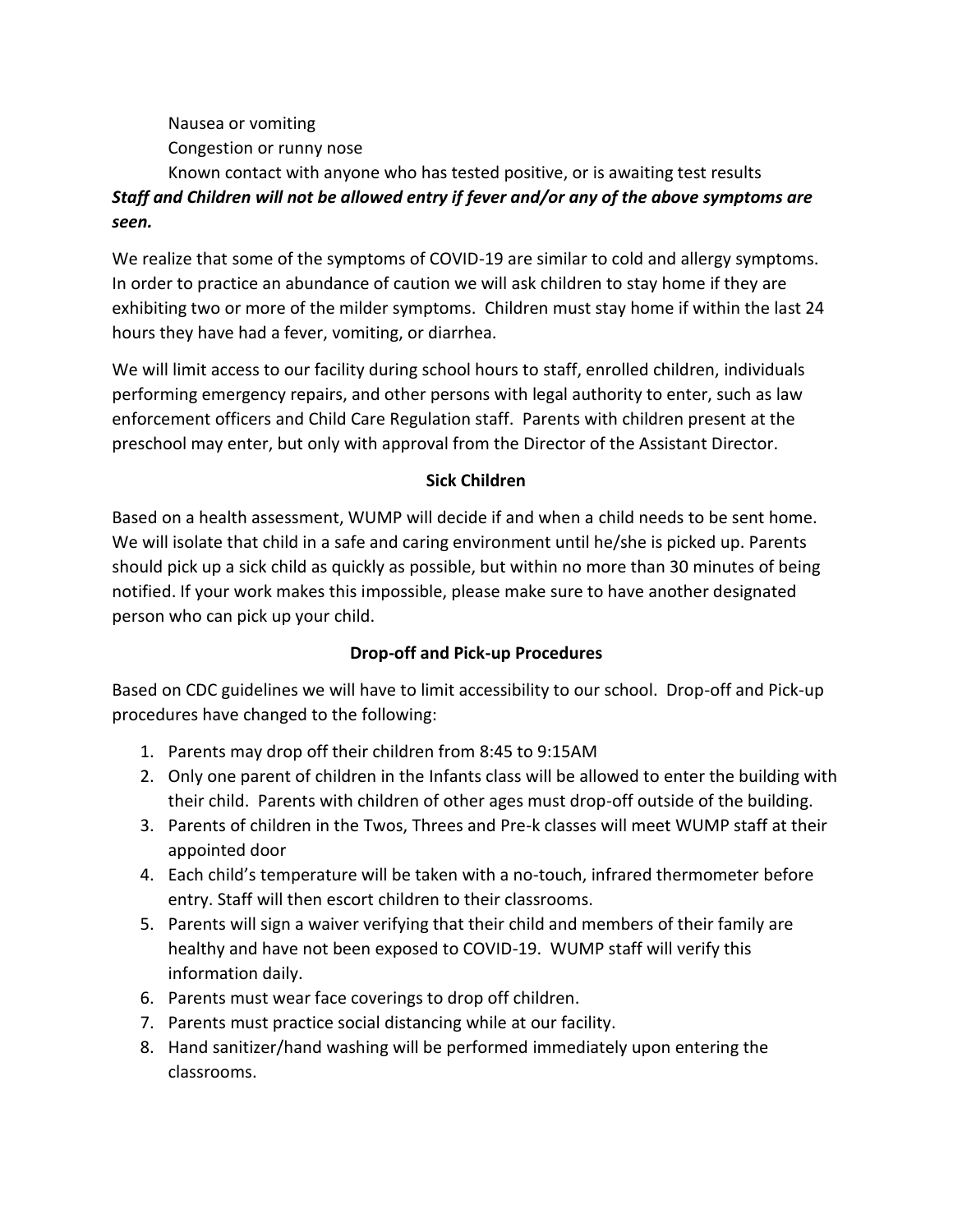- 9. Parents will be able to pick up their child between 12:30 and 1:00. After 1:00 the teachers must begin sanitizing procedures, so children picked up after 1:00 will start accruing late fees at the rate of \$1 per minute.
- 10. Parents will pick up their child at the same entrance/exit where they dropped off their child.

Drop-off and Pick-up procedures are subject to change in order for convenience or to meet safety regulations.

#### **Meals and Snacks:**

All surfaces will be disinfected before any snacks or meals are prepped or served.

All staff and children will wash hands before and immediately after snack or meals.

Each child's meal will be served individually. Sharing will be discouraged and prevented as much as possible.

*This year, instead of a communal snack, we are asking parents to pack an individual snack, in addition to lunch, for your child each day. Please pack your child's LUNCH AND SNACK in individually LABELED containers or zip-lock baggies within their lunchbox. The lunchbox must be labeled with your child's name. Disposable lunch sacks are acceptable. Please also bring a water bottle for your child, with your child's name on it.*

### **Social Distancing Guidelines**

Staff will wear masks during the school day. Masks are optional for children.

Classrooms will include the same stable group of children each day. Classes will not combine.

Classrooms will maintain the same teachers each day, unless illness or absence prevents it.

We will postpone any large events until further notice.

Playground times will be staggered and time decreased, so only one class at a time will use the playground.

Communal water and sensory tables will not be used.

Time standing in lines will be minimized. Whenever possible, staff, children, and parents must stay at least 6 feet apart from one another.

### **Additional Cleaning and Sanitizing of the Facility**

We will be cleaning and disinfecting rooms and surfaces with products approved by the EPA that are effective against COVID-19.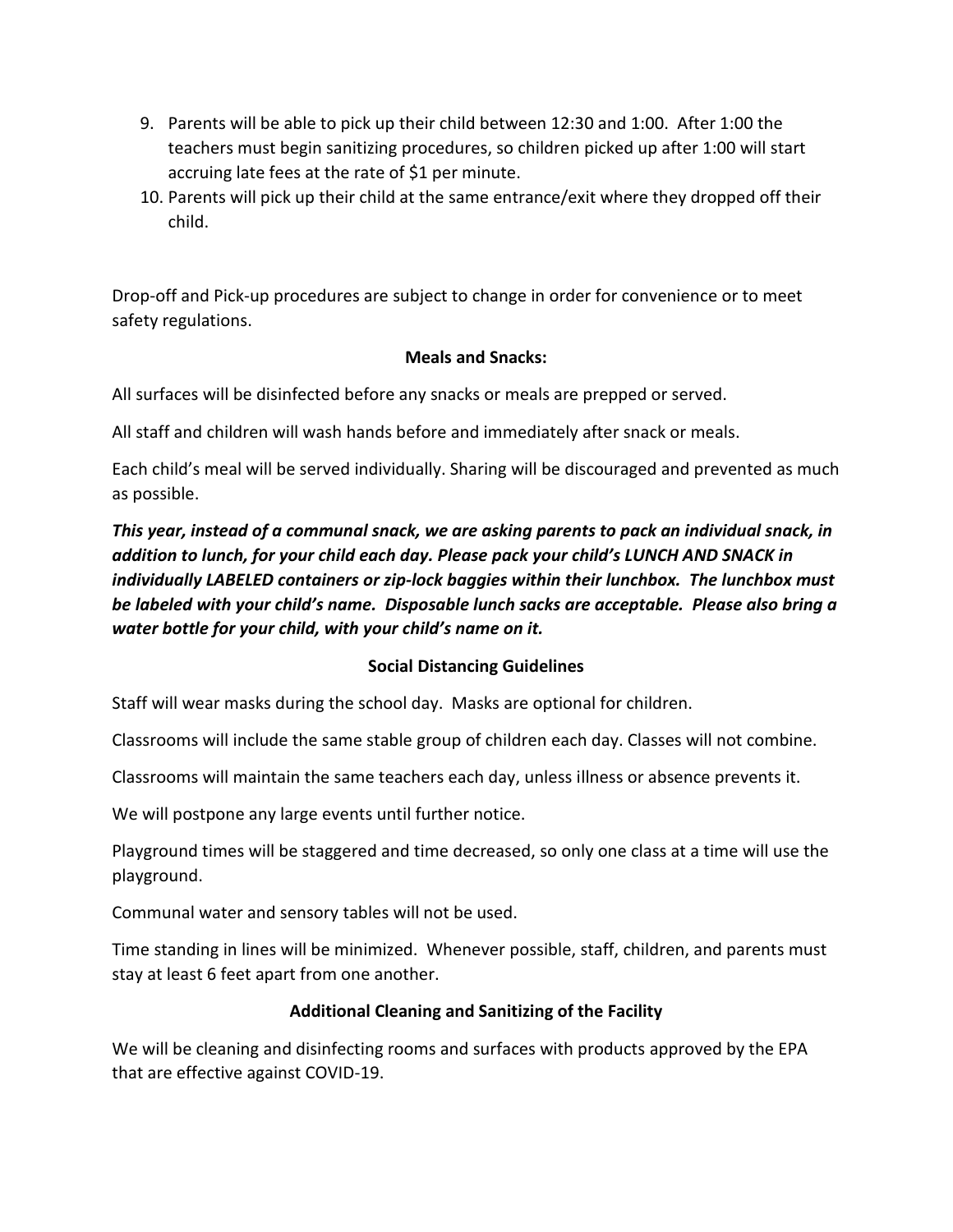Routine cleaning will be intensified during the day. Staff will disinfect faucets, bathrooms, door knobs, cabinet handles, surfaces, light switches, trash cans, and toys.

Machine washable toys will not be used during this time.

Sharing of toys will be limited as much as possible.

Toys that cannot be cleaned and disinfected will not be used.

Children's clothes will be changed if secretions are on their clothing. We ask families to bring at least 3 changes of clothing to ensure that the children are wearing clean clothes at all times.

Supervision of children during hand-washing will be conducted by our staff.

### **School Events**

In order to avoid gatherings greater than 10 people, we will conduct meetings virtually whenever possible. Parent Orientation will be virtual. We will not have a Visiting Day, when all of the families gather together, but will schedule individual classroom visits before school starts.

Parent/teacher meetings may occur virtually, or with 1:1 with physical distancing and the use of masks.

### **Procedures in the Case of a COVID-19 Exposure**

If COVID-19 is confirmed in a child or staff member, the school will:

Contact the local health department to report the presence of COVID-19 in our facility. The local health authority will advise us on any procedures to take. Not every situation is the same.

Contact Child Care Licensing to report the presence of COVID-19 in our facility.

Contact our families and notify them of the circumstances surrounding the positive case and how it is being handled, while maintaining patient confidentiality. *We cannot release the name of the person who has the virus to you, so please do not ask any WUMP staff members for this information.*

Clean and disinfect all areas used by the person who is sick, such as classrooms, offices, bathrooms, and common areas.

If more than 7 days have passed since the person who is sick visited or used the facility, additional cleaning and disinfection is not necessary (according to the CDC).

Continue routine cleaning and disinfection.

If the health department notifies us that we must close a classroom or classrooms temporarily, we will notify the affected parents by Mozeo app, and will email the information to other WUMP families.